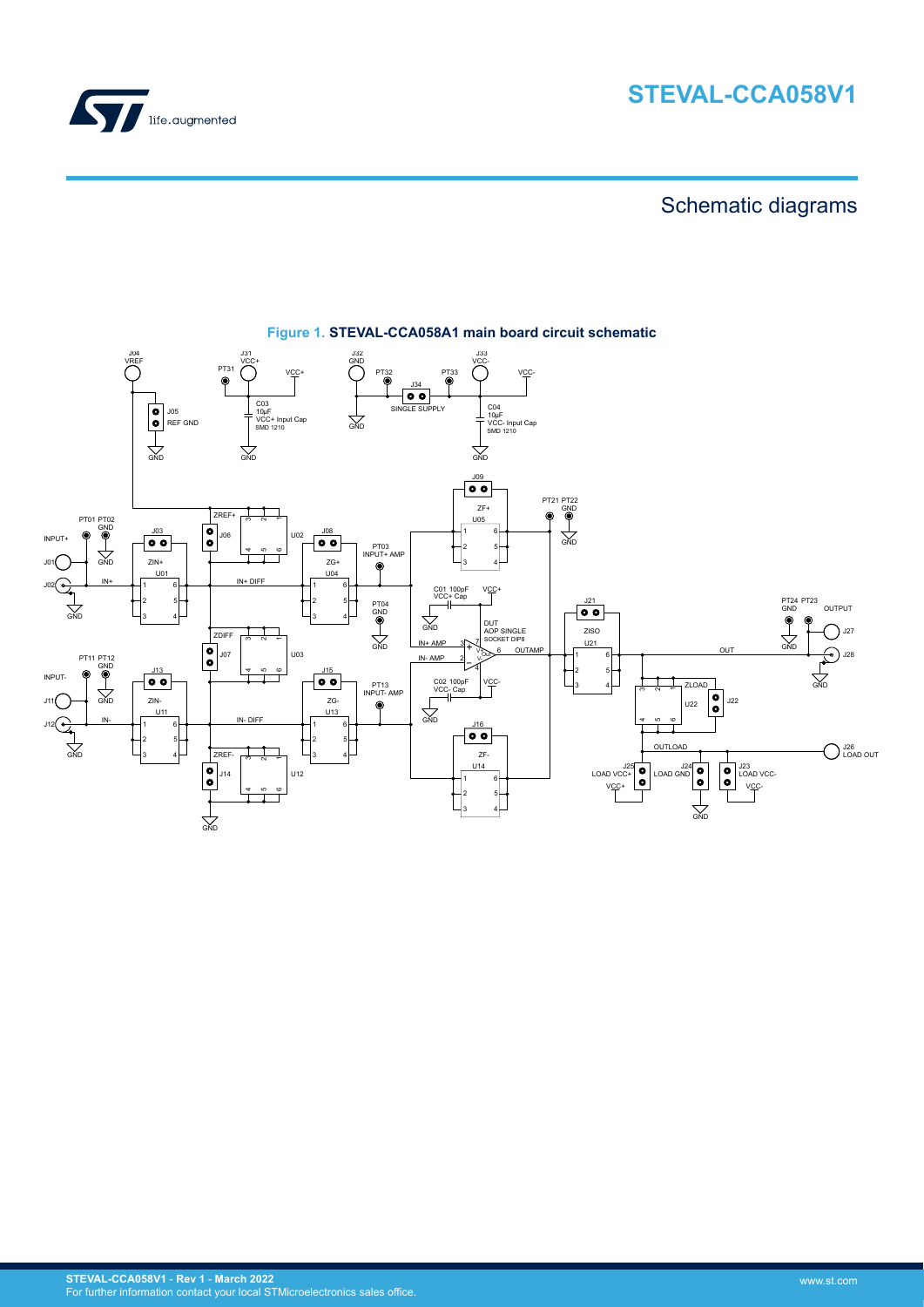



#### **Figure 2. STEVAL-CCA058A1 op-amp adapter board circuit schematic** Rail-to-rail IN/OUT, 60 μA, 880kHz, 5V CMOS AOP

VCC+4

+ 1 - 3 V+ V-

C1-4 100pF

\_ +

 $v_{\overline{C}}$ 

AMP TRAINING BOARD: STEVAL-CCA058V1

SOT 23-5 4

> > 7

1

TSV791 IC1-11

VCC+4

 $\mathsf T$  TSV631











AMP TRAINING BOARD:

 $v_{\rm CO}^{\perp}$ 

+ 5 - 6

IC1-3B<br>V

STEV

 $C1-2 10$ 

+ 3 − 2  $\frac{6}{100}$ V-4 V+ 7 TS921 IC1-2

> \_ +

HEADER CONNECT TO O

 $v<sub>CC</sub>$ 

Rail-to-rail high output single current AOP VCC+2

VCC+2



 $v_{CC}$ 

 $V$ CC-11 HEADER CONNECT TO OP AMP TRAINING BOARD : STEVAL-CCA058V1



J1-5

C1-5 100pF

 $VCC-12$ HEADER CONNECT TO OP **B11** VCC-12 AMP TRAINING BOARD: **B12** STEVAL-CCA058V

- All passives components are SMT-0805 package - All Header are MALE HEADER SIL - 2.54mm STEP package

1  $\frac{3}{4}$  +  $\frac{10}{10}$  SOT 23-5<br>  $\frac{3}{4}$  +  $\frac{1}{20}$ - 4  $\sim$  $V_{2}$ 

8 7

VCC+

J2-5

TSZ121 IC1-5

Very high accuracy (5μV) 0 drift µpower 5V AOP

 $VCC+5$ 

VCC-5

J1-9 AMP TRAINING BOARD: STEVAL-CCA058V1 J2-9 VCC+9 VCC+9 C1-9 100pF TSC210 REF  $\tau$ 5 IN-∾ **GND** High/low-side, bidirectional, 0 drift current sense AOP 6 V+ IC1-9 SC70-6  $\frac{1}{\sqrt{C}}$ -9  $\frac{4}{1}$ IN+ OUT  $\frac{1}{\sqrt{CC-7}}$ 

+

1<br>4<br>4

VCC-9

SOT 23-5 IC1-7<br>└─ 4 □ 5+ 1 - 3  $\sim$ بر<br>آ∤ V-

> **B** 7 6  $\bullet$ <sup>5</sup>

J2-7

VCC+7

VCC+7<br>C1-7 100pF TSU101

Nanopower, rail-to-rail IN/OUT, 5V CMOS AOP

\_ +

VCC-7

HEADER CONNECT TO OP



|8<br>|6<br>|6





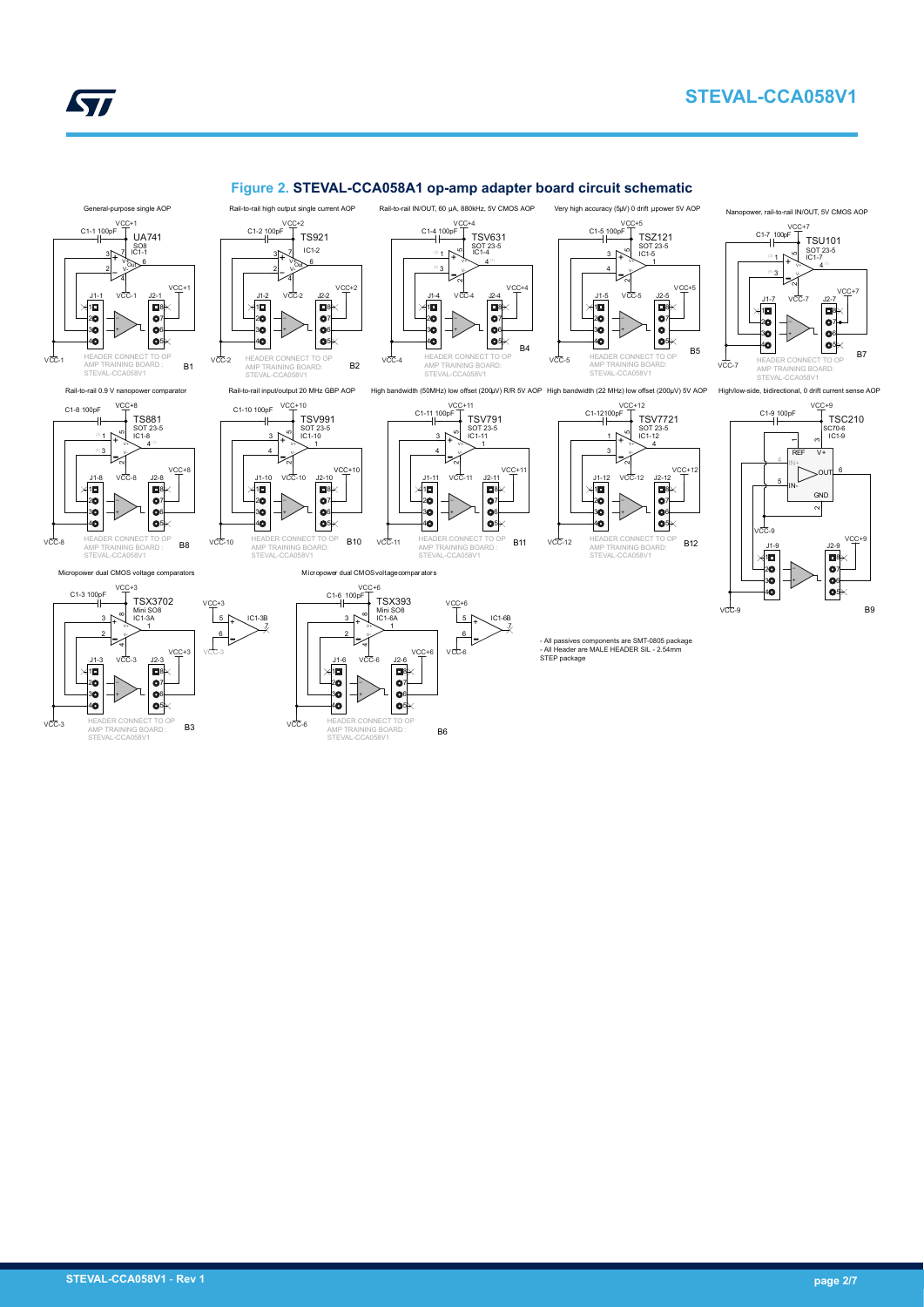# **Evaluation board license agreement**

*Important: All information on this document is subject to this Evaluation Board License Agreement.*

By using this evaluation board or kit (together with all related software, firmware, components, and documentation provided by ST, "Evaluation Board"), You ("You") are agreeing to be bound by the terms and conditions of this Evaluation Board License Agreement ("Agreement"). Do not use the Evaluation Board until You have read and agreed to this Agreement. Your use of the Evaluation Board constitutes Your acceptance of this Agreement.

# **LICENSE**

STMicroelectronics ("ST") grants You the right to use the enclosed Evaluation Board offering limited features only to evaluate and test ST products solely for Your evaluation and testing purposes in a research and development setting. The Evaluation Board shall not be, in any case, directly or indirectly assembled as a part in any production of Yours as it is solely developed to serve evaluation purposes and has no direct function and is not a finished product. If software and/or firmware is accompanied by a separate end user license agreement ("EULA"), then such software and/or firmware shall be governed by such EULA.

# **EVALUATION BOARD STATUS**

The Evaluation Board offers limited features allowing You only to evaluate and test the ST products. The Evaluation Board is not intended for consumer or household use. You are not authorized to use the Evaluation Board in any production system, and it may not be offered for sale or lease, or sold, leased or otherwise distributed for commercial purposes. If the Evaluation Board is incorporated in an evaluation system, the evaluation system may be used by You solely for Your evaluation and testing purposes. Such evaluation system may not be offered for sale or lease or sold, leased or otherwise distributed for commercial purposes and must be accompanied by a conspicuous notice as follows: "This device is not, and may not be, offered for sale or lease, or sold or leased or otherwise distributed for commercial purposes".

# **OWNERSHIP AND COPYRIGHT**

Title to the Evaluation Board remains with ST and/or its licensors. You may not remove any copyright or other proprietary rights notices without prior written authorization from ST. You may make one copy of the software and/or firmware of the Evaluation Board for back up or archival purposes provided that You reproduce and apply to such copy any copyright or other proprietary rights notices included on or embedded in the software and/or firmware. You agree to prevent any unauthorized copying in whole or in part of the Evaluation Board.

#### **RESTRICTIONS AND WARNINGS**

Before You handle or use the Evaluation Board, You must carefully review any related documentation provided by ST. Such documentation may contain important warnings. You shall comply with all such warnings and other instructions and employ reasonable safety precautions in using the Evaluation Board. Failure to do so may result in death, personal injury, or property damage. If You have any questions regarding the safe usage of the Evaluation Board, You should contact ST for guidance.

You may not sell, assign, sublicense, lease, rent or otherwise distribute the Evaluation Board for commercial purposes, in whole or in part, or use Evaluation Board in a production system, with the exception that if You are an authorized ST distributor, You may resell the Evaluation Board in compliance with the applicable terms and conditions. Except as provided in this Agreement or as explicitly permitted in the documentation of the Evaluation Board, You may not reproduce the Evaluation Board or modify,

reverse engineer, de-compile or disassemble its software and/or firmware, in whole or in part.

You shall not use the Evaluation Board in any safety critical or functional safety testing, including but not limited to testing of life supporting, military or nuclear applications. ST expressly disclaims any responsibility for such usage which shall be made at Your sole risk, even if ST has been informed in writing of such usage. Unless expressly designated in writing by ST as suitable for use in testing automotive or aerospace applications, You shall not use the Evaluation Board in such testing.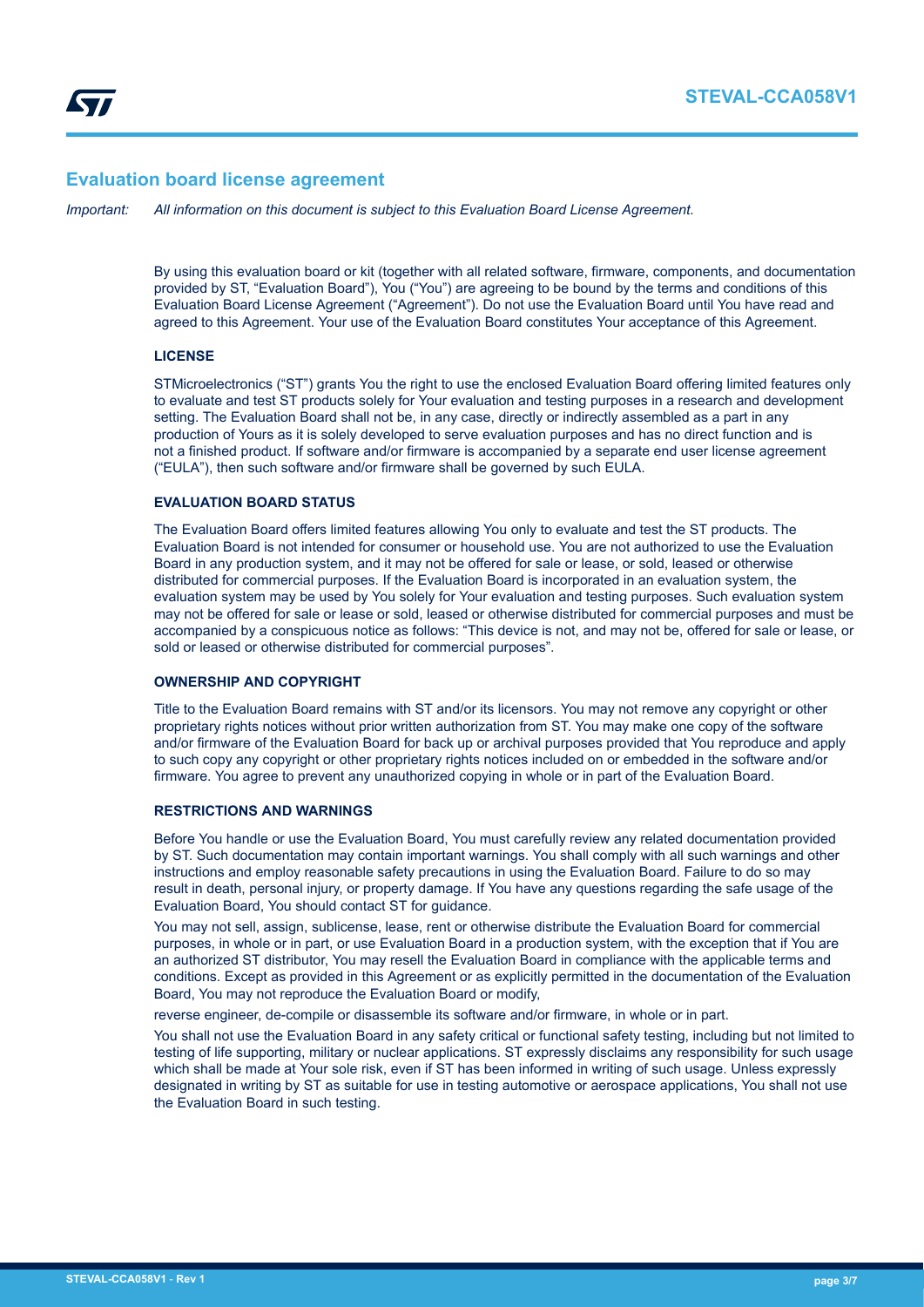

#### **Notice applicable to Evaluation Boards according to European Regulation**

For the European Regulation of the Evaluation Board, the applicable EU directives are considered, with a particular attention to the Low Voltage Directive (LVD) 2014/35/EU, the Electromagnetic Compatibility (EMC) Directive 2014/30/EU, and the Radio Equipment Directive (RED) 2014/53/EU. If the Evaluation Board is outside the scope of the foregoing Directives, then the General Product Safety Directive (GPSD) 2001/95/EC and Council Directive 93/68/EEC, amending Directive 73/23/EEC on electrical equipment designed for use within certain voltage limits, are applicable.

The Evaluation Board meets the requirements of the Restriction of Hazardous Substances (RoHS 2 or RoHS recast) Directive 2011/65/EU, Annex II, as amended by Directive 2015/863/EU.

#### **Notice applicable to Evaluation Boards not FCC-Approved**

This kit is designed to allow:

- 1. Product developers to evaluate electronic components, circuitry, or software associated with the kit to determine whether to incorporate such items in a finished product and
- 2. Software developers to write software applications for use with the end product.

This kit is not a finished product and when assembled may not be resold or otherwise marketed unless all required FCC equipment authorizations are first obtained. Operation is subject to the condition that this product not cause harmful interference to licensed radio stations and that this product accept harmful interference. Unless the assembled kit is designed to operate under part 15, part 18 or part 95 of 47 CFR, Chapter I ("FCC Rules"), the operator of the kit must operate under the authority of an FCC license holder or must secure an experimental authorization under part 5 of this chapter.

# **For Evaluation Boards annotated as FEDERAL COMMUNICATIONS COMMISSION (FCC) Part 15 Compliant**

- **FCC Interference Statement for Class A Evaluation Boards**: This equipment has been tested and found to comply with the limits for a Class A digital device, pursuant to part 15 of the FCC Rules. These limits are designed to provide reasonable protection against harmful interference when the equipment is operated in a commercial environment. This equipment generates, uses, and can radiate radio frequency energy and, if not installed and used in accordance with the instruction manual, may cause harmful interference to radio communications. Operation of this equipment in a residential area is likely to cause harmful interference in which case the user will be required to correct the interference at his own expense.
- **FCC Interference Statement for Class B Evaluation Boards**: This equipment has been tested and found to comply with the limits for a Class B digital device, pursuant to part 15 of the FCC Rules. These limits are designed to provide reasonable protection against harmful interference in a residential installation. This equipment generates, uses and can radiate radio frequency energy and, if not installed and used in accordance with the instructions, may cause harmful interference to radio communications. However, there is no guarantee that interference will not occur in a particular installation. If this equipment does cause harmful interference to radio or television reception, which can be determined by turning the equipment off and on, the user is encouraged to try to correct the interference by one or more of the following measures:
	- Reorient or relocate the receiving antenna.
	- Increase the separation between the equipment and receiver.
	- Connect the equipment to an outlet on a circuit different from that to which the receiver is connected.
	- Consult the dealer or an experienced radio/TV technician for help.
- This device complies with part 15 of the FCC Rules. Operation is subject to the following two conditions: (1) This device may not cause harmful interference, and (2) this device must accept any interference received, including interference that may cause undesired operation. Changes or modifications not expressly approved by the party responsible for compliance could void the user's authority to operate the equipment.

# **WARRANTY**

ST WARRANTS THAT IT HAS THE RIGHT TO PROVIDE THE EVALUATION BOARD TO YOU. THIS WARRANTY IS PROVIDED BY ST IN LIEU OF ALL OTHER WARRANTIES, WRITTEN OR ORAL, STATUTORY, EXPRESS OR IMPLIED, INCLUDING ANY WARRANTY AS TO MERCHANTABILITY, NON-INFRINGEMENT, FITNESS FOR ANY PARTICULAR PURPOSE, OR UNINTERRUPTED OR ERROR-FREE OPERATION, ALL OF WHICH ARE EXPRESSLY DISCLAIMED. THE EVALUATION BOARD IS PROVIDED "AS IS".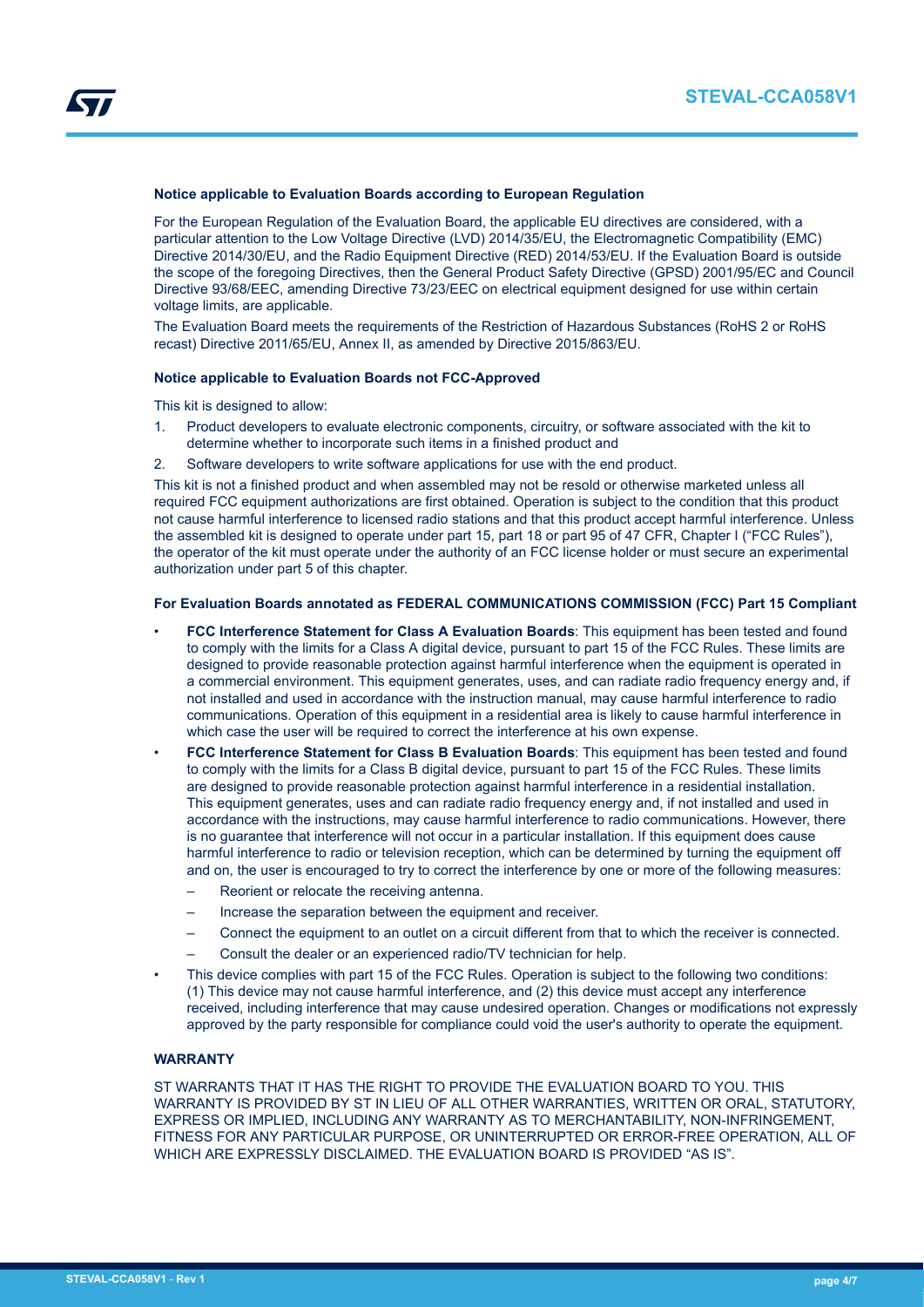YOU WARRANT TO ST THAT YOU WILL ENSURE THE EVALUATION BOARD IS USED ONLY BY ELECTRONICS EXPERTS WHO UNDERSTAND THE DANGERS OF HANDLING AND USING SUCH ITEMS, YOU ASSUME ALL RESPONSIBILITY AND LIABILITY FOR ANY IMPROPER OR UNSAFE HANDLING OR USE OF THE EVALUATION BOARD BY YOU, YOUR EMPLOYEES, AFFILIATES, CONTRACTORS, AND DESIGNEES.

# **LIMITATION OF LIABILITIES**

IN NO EVENT SHALL ST BE LIABLE TO YOU, WHETHER IN CONTRACT, TORT (INCLUDING NEGLIGENCE), STRICT LIABILITY, OR ANY OTHER LEGAL THEORY, FOR ANY INDIRECT, SPECIAL, CONSEQUENTIAL, INCIDENTAL, PUNITIVE, OR EXEMPLARY DAMAGES WITH RESPECT TO ANY MATTERS RELATING TO THIS AGREEMENT, REGARDLESS OF WHETHER ST HAS BEEN ADVISED OF THE POSSIBILITY OF THE SAME. IN NO EVENT SHALL ST'S LIABILITY ARISING OUT OF THIS AGREEMENT IN THE AGGREGATE EXCEED THE AMOUNT PAID BY YOU UNDER THIS AGREEMENT FOR THE PURCHASE OF THE EVALUATION BOARD, OR TEN UNITED STATES DOLLARS (\$10.00) IF NO PURCHASE PRICE WAS PAID.

# **INDEMNIFICATION**

You shall, at Your expense, defend ST and its Affiliates against a claim or action brought by a third party for infringement or misappropriation of any patent, copyright, trade secret or other intellectual property right of a third party to the extent resulting from (1) Your combination of the Evaluation Board with any other component, system, software, or firmware, (2) Your modification of the Evaluation Board, or (3) Your use of the Evaluation Board in a manner not permitted under this Agreement.

You shall indemnify ST and its Affiliates against and pay any resulting costs and damages finally awarded against ST or its Affiliates or agreed to in any settlement, provided that You have sole control of the defense and settlement of the claim or action, and ST cooperates in the defense and furnishes all related evidence under its control at Your expense. ST will be entitled to participate in the defense of such claim or action and to employ counsel at its own expense.

"Affiliates" means any corporation or other entity directly or indirectly controlled by, controlling or under common control with the entity in question, for so long as such ownership exists. "Control" means the direct or indirect beneficial ownership of more than fifty (50%) percent of the stock or other equity interests entitled to vote for the election of directors or an equivalent governing body. Any such corporation or other legal entity shall be deemed to be an Affiliate of such Party only as long as such Control exists.

# **TERMINATION**

ST may terminate this Agreement without notice if You breach this Agreement. Upon termination, You shall immediately destroy or return all copies of the software, firmware, and documentation of the Evaluation Board to ST and certify in writing to ST that You have done so.

# **APPLICABLE LAW AND JURISDICTION**

This Agreement shall be governed, construed and enforced in accordance with the laws of Switzerland, without regard to its conflict of laws rules. The UN Convention on Contracts for the International Sale of Goods shall not apply to this Agreement. In case of dispute and in the absence of an amicable settlement, the only competent jurisdiction shall be the Courts of Geneva, Switzerland. Any breach of this Agreement by You may result in irreparable damage to ST for which ST will not have an adequate remedy at law. Accordingly, in addition to any other remedies and damages available, You acknowledge and agree that ST may immediately seek enforcement of this Agreement in any jurisdiction by means of specific performance or injunction, without any requirement to post a bond or other security.

# **SEVERABILITY**

If any provision of this agreement is or becomes, at any time or for any reason, unenforceable or invalid, no other provision of this agreement shall be affected thereby, and the remaining provisions of this agreement shall continue with the same force and effect as if such unenforceable or invalid provisions had not been inserted in this Agreement. In addition, any unenforceable or invalid provision shall be deemed replaced by a provision that is valid and enforceable and that comes closest to expressing the intention of the unenforceable or invalid provision.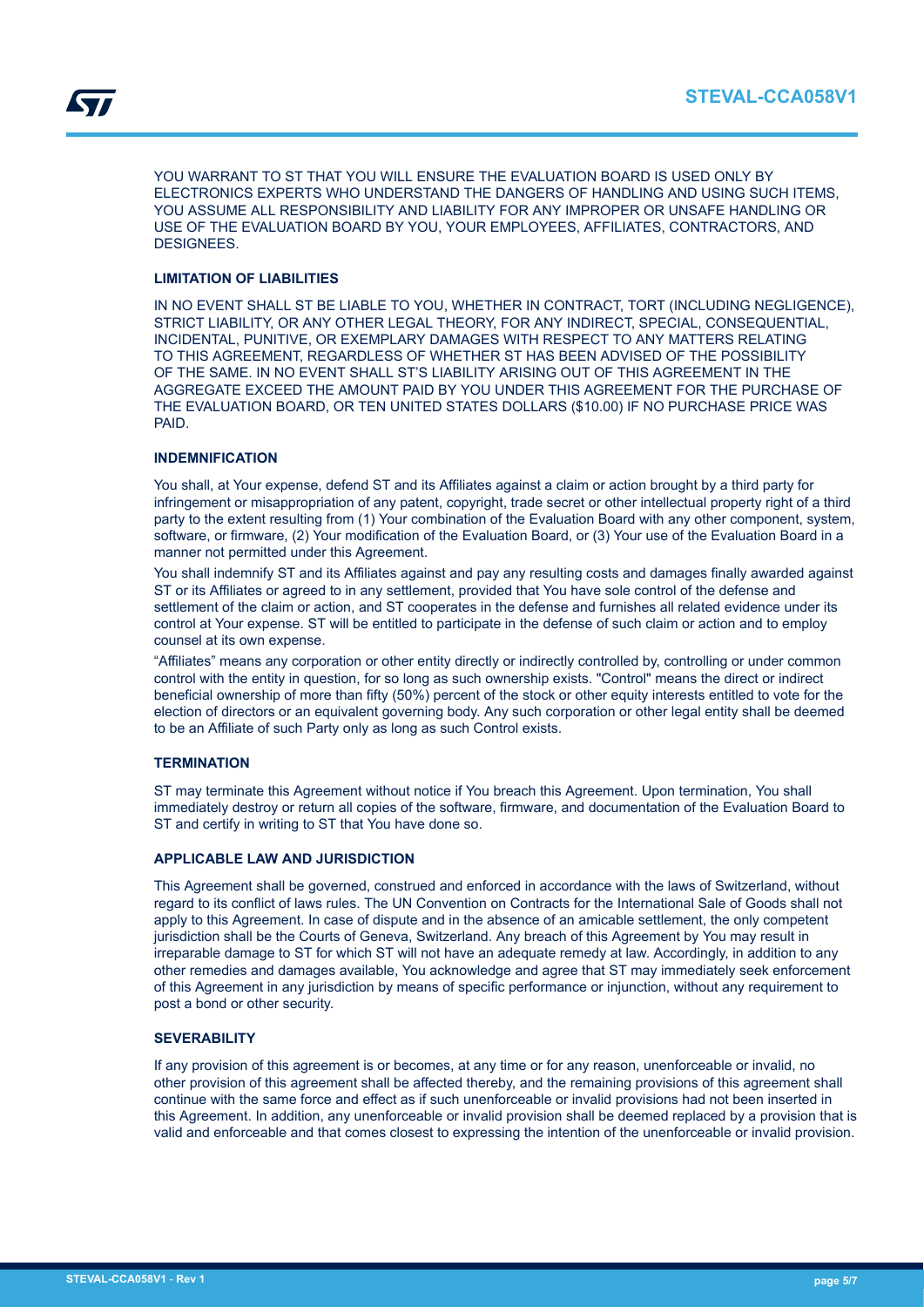# **WAIVER**

The waiver by either party of any breach of any provision of this Agreement shall not operate or be construed as a waiver of any other or a subsequent breach of the same or a different provision.

# **RELATIONSHIP OF THE PARTIES**

Nothing in this Agreement shall create, or be deemed to create, any joint venture, partnership, principal-agent, employer-employee or other relationship between the Parties, except that of independent contractors. Neither Party has the authority or power to bind, to contract in the name of, or to create a liability for the other in any way or for any purpose.

# **SURVIVAL**

Any provision of this Agreement which imposes an obligation after termination of this Agreement shall survive the termination of this Agreement.

# **SECTION HEADINGS**

Section headings are inserted for convenience only and shall not be used to interpret this Agreement.

# **WASTE AND RECYCLING**

**The Evaluation Board is not to be disposed of as urban waste. At the end of its life cycle, differentiated waste collection must be followed.** Consult the local authorities for more information on the proper disposal channels. It is mandatory to separately collect the Evaluation Board and make sure it is delivered it to the appropriate waste management and recycling centers.

As of 15 August 2018, in all the countries belonging to the European Union, the Evaluation Board is subject to the WEEE Directive 2012/19/EU requirement; therefore, it is forbidden to dispose of the Evaluation Board as undifferentiated waste or with other domestic wastes. Consult the local authorities for more information on the proper recycling centers.

Disposing of the Evaluation Board incorrectly may cause damage to the environment and may be subject to fines based on specific countries' rules.